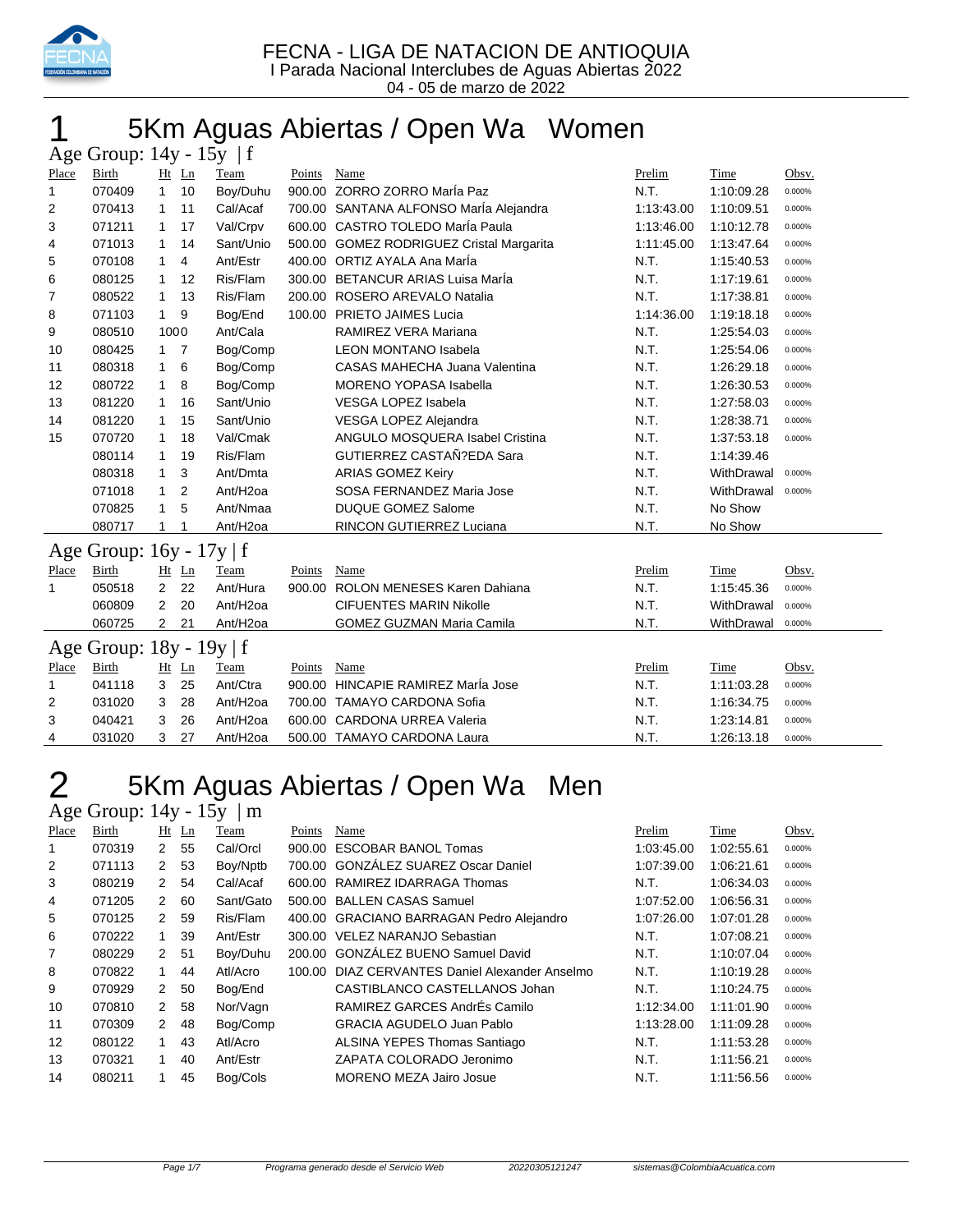

#### FECNA - LIGA DE NATACION DE ANTIOQUIA I Parada Nacional Interclubes de Aguas Abiertas 2022

|              | 04 - 05 de marzo de 2022      |                |         |                                                       |        |                                        |             |             |        |  |  |  |
|--------------|-------------------------------|----------------|---------|-------------------------------------------------------|--------|----------------------------------------|-------------|-------------|--------|--|--|--|
|              | Continuing Event: 2           |                |         | 5Km Aguas Abiertas / Open Wa Age Group: 14Y - 15Y   M |        |                                        |             |             |        |  |  |  |
| 15           | 080322                        | $\overline{2}$ | 52      | Boy/Duhu                                              |        | <b>HERNANDEZ TORRES Alejandro</b>      | N.T.        | 1:12:02.85  | 0.000% |  |  |  |
| 16           | 070830                        | 1              | 46      | Bog/Comp                                              |        | ARCINIEGAS MONTENEGRO Juan Esteban     | 1:12:18.00  | 1:14:26.21  | 0.000% |  |  |  |
| 17           | 080201                        | 2              | 49      | Bog/Comp                                              |        | <b>HASTAMORIR ACOSTA David Antonio</b> | N.T.        | 1:14:27.86  | 0.000% |  |  |  |
| 18           | 071224                        | 1              | 37      | Ant/Estr                                              |        | POBLADOR RUIZ Jeronimo                 | N.T.        | 1:14:48.71  | 0.000% |  |  |  |
| 19           | 070311                        | 2              | 57      | Nor/Vagn                                              |        | MORA GAVIRIA David Santiago            | N.T.        | 1:16:57.53  | 0.000% |  |  |  |
| 20           | 070201                        | $\mathbf{1}$   | 33      | Ant/H <sub>2oa</sub>                                  |        | RODRIGUEZ SALAZAR Jose Miguel          | 11:45:17.39 | 1:17:28.06  | 0.000% |  |  |  |
| 21           | 071017                        | 2              | 47      | Bog/Comp                                              |        | ARIAS ORTIZ Santiago                   | 1:21:20.00  | 1:17:31.53  | 0.000% |  |  |  |
| 22           | 071013                        | 2              | 62      | Val/Cmak                                              |        | ARCILA GONZÁLEZ Juan Manuel            | N.T.        | 1:17:32.00  | 0.000% |  |  |  |
| 23           | 070731                        | $\mathbf{1}$   | 36      | Ant/Estr                                              |        | <b>GARCÍA HERNANDEZ Jose Daniel</b>    | N.T.        | 1:18:09.78  | 0.000% |  |  |  |
| 24           | 080604                        | 2              | 56      | Nor/Vagn                                              |        | JAIMES RAMIREZ Juan Jose               | N.T.        | 1:18:33.18  | 0.000% |  |  |  |
| 25           | 070928                        | 1              | 32      | Ant/H <sub>2oa</sub>                                  |        | PARRA ZULUAGA Isaac                    | N.T.        | 1:23:41.28  | 0.000% |  |  |  |
| 26           | 080514                        | 1              | 34      | Ant/Envn                                              |        | PORRAS RODRIGUEZ NicolÁs               | N.T.        | 1:24:13.81  | 0.000% |  |  |  |
| 27           | 080525                        | 1              | 42      | Ant/Narv                                              |        | SERNA ZULUAGA Juan David               | N.T.        | 1:24:25.03  | 0.000% |  |  |  |
| 28           | 080722                        | $\mathbf 1$    | 35      | Ant/Envn                                              |        | POSADA ZAPATA Santiago                 | N.T.        | 1:28:12.53  | 0.000% |  |  |  |
|              | 070105                        | 2              | 63      | Ris/Flam                                              |        | NAVARRO ECHEVERRI Brandon              | N.T.        | 1:06:25.53  |        |  |  |  |
|              | 071208                        | $\overline{2}$ | 64      | Boy/Duhu                                              |        | NORENA SANABRIA Emmanuel Felipe        | N.T.        | 1:06:29.14  |        |  |  |  |
|              | 080119                        | 1              | 30      | Ant/H <sub>2oa</sub>                                  |        | <b>AGUDELO RENDON Andres Alejandro</b> | N.T.        | No Show     |        |  |  |  |
|              | 071207                        | 2              | 61      | Sant/Poss                                             |        | BAYONA ARDILA Juan Pablo               | N.T.        | No Show     |        |  |  |  |
|              |                               | 1              | 41      | Ant/Narv                                              |        |                                        | N.T.        | No Show     |        |  |  |  |
|              | 071230                        |                |         |                                                       |        | CANO QUINTERO David                    |             |             |        |  |  |  |
|              | 070219                        | 1              | 31      | Ant/H <sub>2oa</sub>                                  |        | MARIN GUTIERREZ Kevin Santiago         | N.T.        | No Show     |        |  |  |  |
|              | 070311                        | 1              | 38      | Ant/Estr                                              |        | RODRIGUEZ ACEVEDO Nicolas              | N.T.        | No Show     |        |  |  |  |
|              | Age Group: $16y - 17y \mid m$ |                |         |                                                       |        |                                        |             |             |        |  |  |  |
| <b>Place</b> | <b>Birth</b>                  |                | Ht Ln   | Team                                                  | Points | Name                                   | Prelim      | <u>Time</u> | Obsv.  |  |  |  |
| 1            | 050924                        | 3              | 77      | Bog/End                                               |        | 900.00 GALINDO CABALLERO Tomas         | N.T.        | 1:10:07.28  | 0.000% |  |  |  |
| 2            | 061125                        | 3              | 73      | Ant/H <sub>2oa</sub>                                  |        | 700.00 SÁNCHEZ CANO Jacobo             | N.T.        | 1:18:39.39  | 0.000% |  |  |  |
|              | 061220                        | 3              | 75      | Ant/Narv                                              |        | ALVAREZ GOMEZ Pablo                    | N.T.        | WithDrawal  | 0.000% |  |  |  |
|              | 050128                        | 3              | 76      | Ant/Narv                                              |        | <b>ARCILA RUA Alejandro</b>            | N.T.        | No Show     |        |  |  |  |
|              | 060718                        | 3              | 89      | Ant/Ctra                                              |        | <b>BEDOYA ROMAN Sebastian</b>          | 1:25:12.00  | No Show     |        |  |  |  |
|              | 050424                        | 3              | 72      | Ant/H <sub>2oa</sub>                                  |        | PINEDA CASTRILLON Manuel Alejandro     | N.T.        | No Show     |        |  |  |  |
|              | 061223                        | 3              | 74      | Ant/Envn                                              |        | PORRAS RIOS Miguel                     | N.T.        | No Show     |        |  |  |  |
|              | 060326                        | 3              | 71      | Ant/Ctra                                              |        | VELASQUEZ ARENA Santiago               | N.T.        | No Show     |        |  |  |  |
|              |                               |                |         |                                                       |        |                                        |             |             |        |  |  |  |
|              | Age Group: $18y - 19y \mid m$ |                |         |                                                       |        |                                        |             |             |        |  |  |  |
| Place        | Birth                         |                | $Ht$ Ln | Team                                                  | Points | Name                                   | Prelim      | Time        | Obsv.  |  |  |  |
| 1            | 030724                        | 4              | 84      | Ris/Flam                                              |        | 900.00 FORERO BONILLA Jacobo           | N.T.        | 1:02:30.03  | 0.000% |  |  |  |
| 2            | 031109                        | 4              | 86      | Ris/Flam                                              |        | 700.00 PLATA PULGARIN Antuan           | N.T.        | 1:07:11.64  | 0.000% |  |  |  |
| 3            | 041211                        | 4              | 85      | Ris/Flam                                              |        | 600.00 GOMEZ JARAMILLO Sebastian       | N.T.        | 1:07:21.46  | 0.000% |  |  |  |
| 4            | 030226                        | 4              | 80      | Ant/H <sub>2oa</sub>                                  |        | 500.00 CANO GUZMAN Thomas              | N.T.        | 1:19:54.56  | 0.000% |  |  |  |
|              | 040104                        | 4              | 83      | Bov/Titb                                              |        | ARISTIZABAL GARCIA Fabio Humberto      | N.T.        | No Show     |        |  |  |  |
|              | 040913                        | 4              | 82      | Ant/Narv                                              |        | BENJUMEA MOLINA NicolAs                | N.T.        | No Show     |        |  |  |  |
|              | 040213                        | 4              | 81      | Ant/H2oa                                              |        | OSPINA JIMENEZ Brahian                 | N.T.        | No Show     |        |  |  |  |
|              |                               |                |         |                                                       |        |                                        |             |             |        |  |  |  |
|              | Age Group: 20y - 24y   m      |                |         |                                                       |        |                                        |             |             |        |  |  |  |
| Place        | <b>Birth</b>                  |                | $Ht$ Ln | <b>Team</b>                                           | Points | <b>Name</b>                            | Prelim      | <b>Time</b> | Obsv.  |  |  |  |
| 1            | 981016                        | 5              | 97      | Val/Accv                                              |        | 900.00 BOLANOS ZULOAGA Luis Fernando   | N.T.        | 59:38.96    | 0.000% |  |  |  |
| 2            | 001205                        | 5              | 98      | Val/Astr                                              |        | 700.00 MORALES RESTREPO Juan Manuel    | N.T.        | 59:39.68    | 0.000% |  |  |  |
| 3            | 010921                        | 5              | 96      | Ris/Tibr                                              |        | 600.00 IDARRAGA ARANGO Jonathan        | N.T.        | 1:02:17.41  | 0.000% |  |  |  |
| 4            | 980428                        | 5              | 99      | Ant/Hura                                              |        | 500.00 REALES ARRIETA Esnaider Rey     | N.T.        | 1:02:17.46  | 0.000% |  |  |  |
| 5            | 990110                        | 5              | 92      | Ant/Hura                                              |        | 400.00 MONSALVE SALAZAR Kevin          | N.T.        | 1:10:29.25  | 0.000% |  |  |  |
| 6            | 010813                        | 5              | 93      | Ant/Narv                                              |        | 300.00 HENAO BERMUDEZ Juan Pablo       | N.T.        | 1:15:22.28  | 0.000% |  |  |  |
| 7            | 020427                        | 5              | 90      | Ant/H <sub>2</sub> oa                                 |        | 200.00 ARIAS ESCUDERO AndrÉs           | N.T.        | 1:15:42.78  | 0.000% |  |  |  |
|              | 011125                        | 5              | 94      | Bov/Titb                                              |        | <b>BUITRAGO GARRIDO Julio Andres</b>   | N.T.        | No Show     |        |  |  |  |
|              | 020205                        | 5              | 95      | Bov/Titb                                              |        | DE AVILA MARTÍNEZ Diego AndrÉs         | N.T.        | No Show     |        |  |  |  |
|              | 020415                        | 5              | 91      | Ant/Envn                                              |        | GIRALDO ARBELAEZ Juan Jose             | N.T.        | No Show     |        |  |  |  |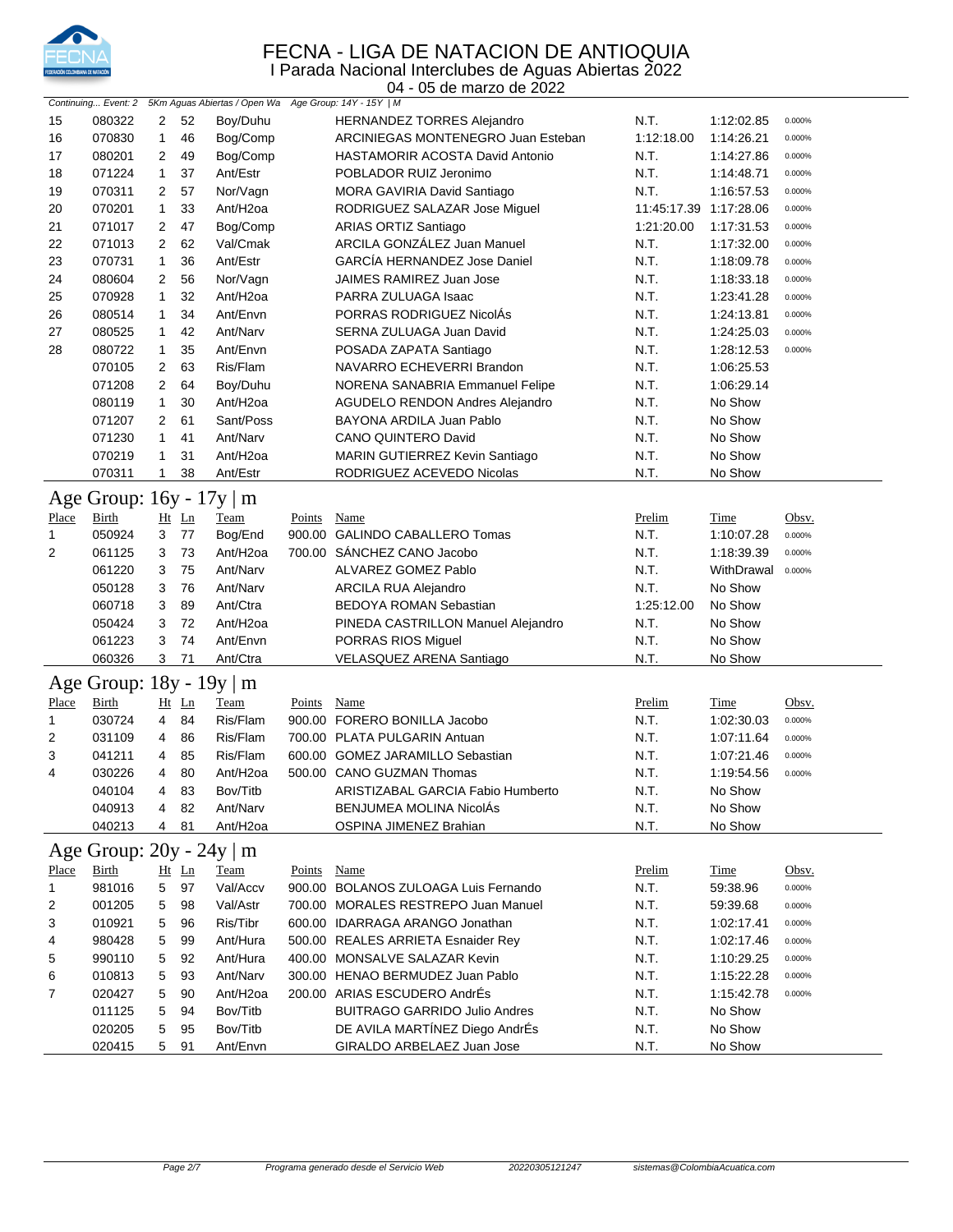

# 7.5Km Aguas Abiertas / Open Wa Women

|       | Age Group: $16y - 17y$ f |    |     |          |        |                                         |            |            |        |  |  |  |
|-------|--------------------------|----|-----|----------|--------|-----------------------------------------|------------|------------|--------|--|--|--|
| Place | Birth                    | Ht | Ln  | Team     | Points | Name                                    | Prelim     | Time       | Obsv.  |  |  |  |
|       | 050114                   |    | 105 | Cal/Acaf | 900.00 | <b>OSPINA BETANCUR Sofia</b>            | 1:41:43.00 | 1:45:09.31 | 0.000% |  |  |  |
| 2     | 061215                   |    | 104 | Boy/Sidb | 700.00 | SANDOVAL TORRES Sara Sofia              | N.T.       | 1:49:06.64 | 0.000% |  |  |  |
| 3     | 050708                   |    | 108 | Nor/Vagn | 600.00 | SANABRIA SUAREZ Maria Katherine         | 1:50:28.00 | 1:50:08.67 | 0.000% |  |  |  |
| 4     | 060601                   |    | 103 | Bog/Comp | 500.00 | GONZÁLEZ BERNAL Sofia                   | N.T.       | 1:55:18.49 | 0.000% |  |  |  |
| 5     | 050608                   |    | 110 | Ris/Flam | 400.00 | <b>GUTIERREZ RAMIREZ Marla Antonia</b>  | N.T.       | 1:55:34.92 | 0.000% |  |  |  |
| 6     | 050308                   |    | 102 | Bog/Comp | 300.00 | DE LOS RIOS AMAYA Estefania             | N.T.       | 1:55:38.49 | 0.000% |  |  |  |
| 7     | 060330                   |    | 107 | Nor/Vagn | 200.00 | <b>MACH GIL Fabiola Valentina</b>       | N.T.       | 1:55:42.21 | 0.000% |  |  |  |
| 8     | 060114                   |    | 106 | Nor/Alop | 100.00 | LAZARO CACERES Sandra Viviana           | N.T.       | 1:58:04.92 | 0.000% |  |  |  |
| 9     | 050103                   |    | 101 | Bog/Cols |        | CIFUENTES MELO Lucy Alejandra           | N.T.       | 2:06:34.42 | 0.000% |  |  |  |
|       | 060831                   |    | 109 | Ris/Cmfr |        | CHAMORRO GONZÁLEZ Sofia Valeria         | N.T.       | WithDrawal | 0.000% |  |  |  |
|       | 060505                   |    | 111 | Val/Crpv |        | OROZCO HERNANDEZ MarÍa Jose             | N.T.       | WithDrawal | 0.000% |  |  |  |
|       | 061212                   |    | 112 | Val/Dlfv |        | <b>CARDONA MARTÍNEZ Nicolle Tatiana</b> | N.T.       | No Show    |        |  |  |  |
|       | 051209                   |    | 113 | Ant/Ant  |        | URREGO FLOREZ MarÕa Isabel              | N.T.       | No Show    |        |  |  |  |

# 7.5Km Aguas Abiertas / Open Wa Men

Age Group: 16y - 17y | m

| Place | Birth  | Ht           | Ln  | Team      | Points | Name                                   | Prelim     | Time       | Obsv.  |
|-------|--------|--------------|-----|-----------|--------|----------------------------------------|------------|------------|--------|
| 1     | 050221 | $\mathbf{1}$ | 141 | Val/Crpv  | 900.00 | CASTRO TOLEDO Juan Jose                | 1:31:54.00 | 1:35:41.44 | 0.000% |
| 2     | 061121 | 1            | 142 | Val/Crpv  | 700.00 | PAZ GUTIERREZ Joseph                   | N.T.       | 1:35:43.00 | 0.000% |
| 3     | 050919 | 1            | 129 | Ant/Hura  | 600.00 | MONCADA PULGARIN Juan Jose             | 1:43:22.00 | 1:35:47.62 | 0.000% |
| 4     | 060330 | 1            | 135 | Boy/Nptb  | 500.00 | MARTÍNEZ BARRAGAN Jeronimo             | N.T.       | 1:35:56.98 | 0.000% |
| 5     | 051228 | $\mathbf{1}$ | 132 | Bog/End   | 400.00 | CORDOBA ORDOÑEZ Wilson Steven          | N.T.       | 1:38:50.72 | 0.000% |
| 6     | 060331 | 1            | 134 | Bog/Nrvb  | 300.00 | MEJÍA TARQUINO NicolÁs                 | N.T.       | 1:38:54.49 | 0.000% |
| 7     | 050214 | 1            | 131 | Bog/Ttab  |        | 200.00 PATARROYO GACHARNA NicolAs      | N.T.       | 1:39:47.03 | 0.000% |
| 8     | 050904 | 1            | 133 | Bog/End   | 100.00 | <b>GUERRERO URREGO Juan Sebastian</b>  | N.T.       | 1:39:51.58 | 0.000% |
| 9     | 060616 | $\mathbf 1$  | 140 | Val/Astr  |        | ALZATE SALAZAR Dylan                   | N.T.       | 1:46:05.78 | 0.000% |
| 10    | 060831 | 1            | 125 | Ant/Estr  |        | OSORIO ORTIZ Tomas                     | N.T.       | 1:46:05.81 | 0.000% |
| 11    | 060706 | 1            | 128 | Ant/Hura  |        | <b>GAMBA MARTÍNEZ Juan Pablo</b>       | N.T.       | 1:46:28.38 | 0.000% |
| 12    | 060612 | 1            | 137 | Ris/Flam  |        | ROSERO AREVALO Simon                   | N.T.       | 1:47:33.31 | 0.000% |
| 13    | 050920 | 1            | 124 | Ant/Estr  |        | <b>HENAO MESA Tomas</b>                | 1:46:11.00 | 1:47:37.87 | 0.000% |
| 14    | 050315 | $\mathbf{1}$ | 130 | Ant/Hura  |        | VARGAS ROLDAN Santiago                 | 1:43:35.00 | 1:50:51.81 | 0.000% |
| 15    | 050423 | 1            | 138 | Sant/Unio |        | ALVARADO BECARIA Emanuel David         | 1:55:17.00 | 1:53:30.44 | 0.000% |
| 16    | 060322 | $\mathbf{1}$ | 121 | Ant/Cadm  |        | <b>BORJA MEDINA Juan Esteban</b>       | N.T.       | 1:55:20.64 | 0.000% |
| 17    | 050217 | 1            | 122 | Ant/Cadm  |        | <b>VALENCIA SANTA Tomas</b>            | N.T.       | 1:55:30.31 | 0.000% |
| 18    | 060504 | 1            | 139 | Sant/Unio |        | <b>GOMEZ RODRIGUEZ NicolAs Alfonso</b> | N.T.       | 2:00:31.17 | 0.000% |
| 19    | 051008 | 1            | 127 | Ant/Hura  |        | ARIAS OROZCO Juan Jose                 | N.T.       | 2:02:22.07 | 0.000% |
|       | 050625 | 1            | 143 | Atl/Acro  |        | HERAZO ZAMBRANO Julian David           | N.T.       | 1:42:96.57 |        |
|       | 050929 | 1            | 136 | Nor/Vagn  |        | PINEDA PINZON David Gerardo            | 1:55:22.00 | WithDrawal | 0.000% |
|       | 060409 | 1            | 126 | Ant/Estr  |        | PINEDA ANGEL Samuel                    | N.T.       | WithDrawal | 0.000% |
|       | 060718 | 1            | 89  | Ant/Ctra  |        | <b>BEDOYA ROMAN Sebastian</b>          | N.T.       | No Show    |        |
|       | 050327 | 1            | 123 | Ant/Envn  |        | <b>DULCEY SUAREZ Carlos Daniel</b>     | N.T.       | No Show    |        |
|       | 060326 |              | 120 | Ant/Ctra  |        | VELASQUEZ ARENA Santiago               | N.T.       | No Show    |        |

2.5Km Aguas Abiertas / Open Wa Women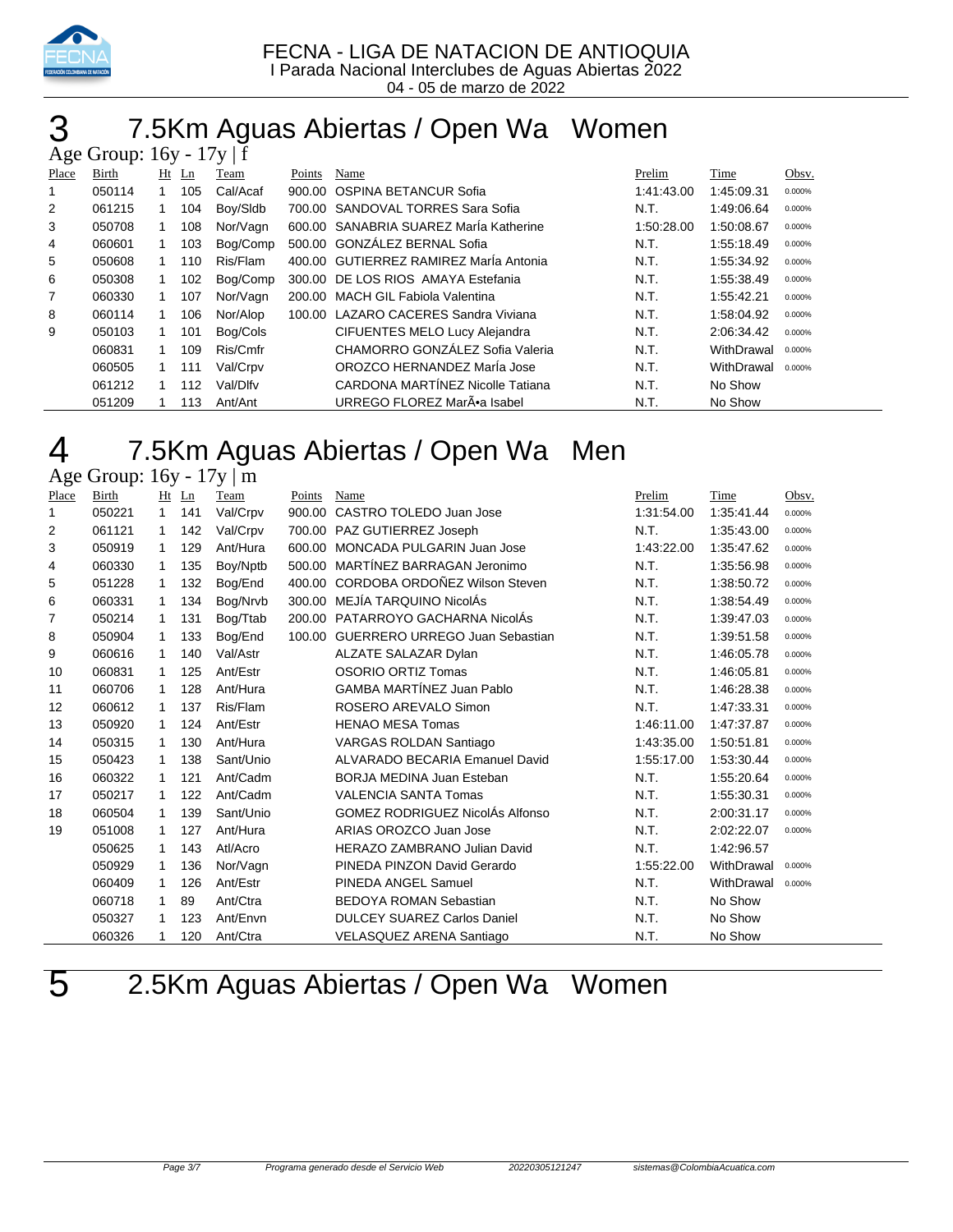

04 - 05 de marzo de 2022

# 2.5Km Aguas Abiertas / Open Wa Women

| Age Group: 12 years   f |                         |                |                |                      |        |                                         |        |            |        |  |  |  |
|-------------------------|-------------------------|----------------|----------------|----------------------|--------|-----------------------------------------|--------|------------|--------|--|--|--|
| Place                   | Birth                   |                | $Ht$ Ln        | Team                 | Points | Name                                    | Prelim | Time       | Obsv.  |  |  |  |
| 1                       | 100927                  | $\overline{1}$ | 1              | Ant/H <sub>2oa</sub> | 900.00 | AGUDELO RENDON Maria Alejandra          | N.T.   | 45:23.00   | 0.000% |  |  |  |
| 2                       | 100313                  | 1              | 6              | Ant/Hura             |        | 700.00 LIZCANO MARTIN Shara Luna        | N.T.   | 45:56.05   | 0.000% |  |  |  |
| 3                       | 100612                  | 1              | 5              | Ant/Hura             |        | 600.00 HENAO ORTIZ Mariana              | N.T.   | 48:31.08   | 0.000% |  |  |  |
| 4                       | 100315                  | 1              | 4              | Ant/H <sub>2oa</sub> | 500.00 | <b>MONTOYA ARANGO Mariana</b>           | N.T.   | 48:41.49   | 0.000% |  |  |  |
| 5                       | 100320                  | 1              | $\overline{7}$ | Val/Cmak             | 400.00 | <b>RESTREPO URIBE Mariana</b>           | N.T.   | 52:08.60   | 0.000% |  |  |  |
|                         | 100303                  | 1              | 2              | Ant/H <sub>2oa</sub> |        | <b>GUTIERREZ LONDONO Guadalupe</b>      | N.T.   | WithDrawal | 0.000% |  |  |  |
|                         | 100111                  | 1              | 3              | Ant/H <sub>2oa</sub> |        | LOPEZ ARISTIZABAL Juanita               | N.T.   | No Show    |        |  |  |  |
|                         | Age Group: 13 years   f |                |                |                      |        |                                         |        |            |        |  |  |  |
| Place                   | Birth                   |                | Ht Ln          | Team                 | Points | Name                                    | Prelim | Time       | Obsv.  |  |  |  |
| 1                       | 090629                  | $\overline{2}$ | 59             | Boy/Marb             | 900.00 | RIVERA CIFUENTES María Fernanda         | N.T.   | 37:27.13   | 0.000% |  |  |  |
| 2                       | 090114                  | 2              | 53             | Bog/Comp             |        | 700.00 GALLO PINILLA Isabella           | N.T.   | 40:19.49   | 0.000% |  |  |  |
| 3                       | 090226                  | 2              | 64             | Val/Crpv             | 600.00 | DORADO ROJAS Laura Sofia                | N.T.   | 40:21.42   | 0.000% |  |  |  |
| 4                       | 090304                  | $\overline{2}$ | 54             | Boa/Comp             |        | 500.00 LOPEZ AVENDAÑO Sara              | N.T.   | 40:45.96   | 0.000% |  |  |  |
| 5                       | 090919                  | 2              | 50             | Ant/Cala             |        | 400.00 CATANO YEPES Juliana             | N.T.   | 40:51.93   | 0.000% |  |  |  |
| 6                       | 090423                  | 2              | 56             | Bog/Comp             |        | 300.00 SALCEDO MOJICA MarÍa Jose        | N.T.   | 41:23.49   | 0.000% |  |  |  |
| 7                       | 091024                  | 2              | 63             | Sant/Poss            |        | 200.00 BERMEO JAIMES Victoria Isabel    | N.T.   | 41:24.27   | 0.000% |  |  |  |
| 8                       | 090309                  | 2              | 55             | Bog/Comp             | 100.00 | MARTÍNEZ VELASQUEZ Isabella             | N.T.   | 41:45.12   | 0.000% |  |  |  |
| 9                       | 090102                  | $\overline{2}$ | 62             | Nor/Vagn             |        | ROJAS TELLEZ Manuela                    | N.T.   | 42:28.21   | 0.000% |  |  |  |
| 10                      | 090330                  | 2              | 60             | Nor/Vagn             |        | <b>FUENTES CRISPIN Nicoll Alejandra</b> | N.T.   | 43:12.60   | 0.000% |  |  |  |
| 11                      | 091213                  | $\overline{2}$ | 52             | Bog/Comp             |        | CASAS MAHECHA Sara Sofia                | N.T.   | 44:13.39   | 0.000% |  |  |  |
| 12                      | 090703                  | 2              | 61             | Nor/Vagn             |        | LEAL GONZÁLEZ Hanna Sophia              | N.T.   | 44:17.71   | 0.000% |  |  |  |
| 13                      | 090131                  | 2              | 57             | Bov/Cchb             |        | CABRERA RICO Ana Carolina               | N.T.   | 45:58.48   | 0.000% |  |  |  |
| 14                      | 090411                  | 2              | 51             | Ant/H <sub>2oa</sub> |        | PELAEZ SUAREZ Paula Andrea              | N.T.   | 46:00.34   | 0.000% |  |  |  |
| 15                      | 090130                  | 2              | 58             | Bov/Titb             |        | DE AVILA MARTINEZ Derlis                | N.T.   | 52:48.07   | 0.000% |  |  |  |

# 2.5Km Aguas Abiertas / Open Wa Men

Age Group: 12 years | m

| Place | Birth                         | Ht | Ln | Team     | Points | Name                                     | Prelim | Time     | Obsv.  |
|-------|-------------------------------|----|----|----------|--------|------------------------------------------|--------|----------|--------|
|       | 100618                        |    | 13 | Ant/Hura |        | 900.00 MEJIA ECHAVARRIA David            | N.T.   | 41:21.88 | 0.000% |
| 2     | 100224                        |    | 15 | Nor/Vagn |        | 700.00 VEGA ARIAS Andrey Santiago        | N.T.   | 43:29.63 | 0.000% |
| 3     | 100224                        |    | 12 | Ant/Dmta |        | 600.00 TASCON ZULETA Miquel AndrÉs       | N.T.   | 44:50.16 | 0.000% |
| 4     | 101222                        |    | 10 | Ant/Dmta |        | 500.00 GOMEZ SOTO Thomas                 | N.T.   | 46:52.06 | 0.000% |
| 5     | 100204                        |    | 11 | Ant/Dmta |        | 400.00 ROJAS RAMIREZ Jefferson AndrEs    | N.T.   | 51:18.56 | 0.000% |
| 6     | 100913                        |    | 14 | Nor/Vagn |        | 300.00 RIVERA VILLAMIZAR David Alejandro | N.T.   | 51:19.31 | 0.000% |
|       | Age Group: 13 years $\vert$ m |    |    |          |        |                                          |        |          |        |

| ے     |        |               |         |                      |        |                                      |        |          |        |
|-------|--------|---------------|---------|----------------------|--------|--------------------------------------|--------|----------|--------|
| Place | Birth  |               | $Ht$ Ln | Team                 | Points | Name                                 | Prelim | Time     | Obsv.  |
|       | 090426 | $\mathbf{2}$  | 80      | Boy/Marb             | 900.00 | MORA CASALLAS Jose David             | N.T.   | 35:34.31 | 0.000% |
| 2     | 090219 | 2             | 75      | Bog/Comp             |        | 700.00 ALONSO CARVAJAL Hugo Manolo   | N.T.   | 35:42.48 | 0.000% |
| 3     | 090529 | 2             | 82      | Nor/Vagn             |        | 600.00 BOTELLO SANDOVAL Juan Diego   | N.T.   | 37:43.23 | 0.000% |
| 4     | 090409 |               | 2 77    | Bog/Comp             |        | 500.00 CHITIVA URREGO Juan David     | N.T.   | 38:31.20 | 0.000% |
| 5     | 090815 |               | 2 81    | Nor/Vagn             |        | 400.00 AVENDAÑO BOADA Brandon AndrÉs | N.T.   | 38:31.66 | 0.000% |
| 6     | 091114 | 2             | 76      | Bog/Comp             | 300.00 | <b>BARRETO MOTTA Juan Manuel</b>     | N.T.   | 38:38.73 | 0.000% |
| 7     | 091117 | $\mathcal{P}$ | 78      | Bog/Comp             |        | 200.00 MESA GARCÍA Juan Sebastian    | N.T.   | 39:25.20 | 0.000% |
| 8     | 090406 |               | 2 72    | Ant/Dmta             |        | 100.00 CASAS LONDOÑO Juan Pablo      | N.T.   | 42:32.13 | 0.000% |
| 9     | 090115 | 2             | 70      | Ant/H <sub>20a</sub> |        | BENITEZ DUQUE Juan Camilo            | N.T.   | 42:46.31 | 0.000% |
| 10    | 090803 | $\mathcal{P}$ | 84      | Sant/Dels            |        | ROYA GARCÍA Jhoan Sebastian          | N.T.   | 44:15.98 | 0.000% |
| 11    | 091104 |               | 2 73    | Ant/Dmta             |        | MADRIGAL MEJÍA Juan AndrÉs           | N.T.   | 44:35.03 | 0.000% |
| 12    | 090925 |               | 2 71    | Ant/Tma              |        | JARAMILLO ARBOLEDA Juan David        | N.T.   | 46:16.88 | 0.000% |
| 13    | 091125 | $\mathcal{P}$ | 74      | Ant/Hura             |        | ARMERO CABRERA Felipe                | N.T.   | 47:21.63 | 0.000% |
|       |        |               |         |                      |        |                                      |        |          |        |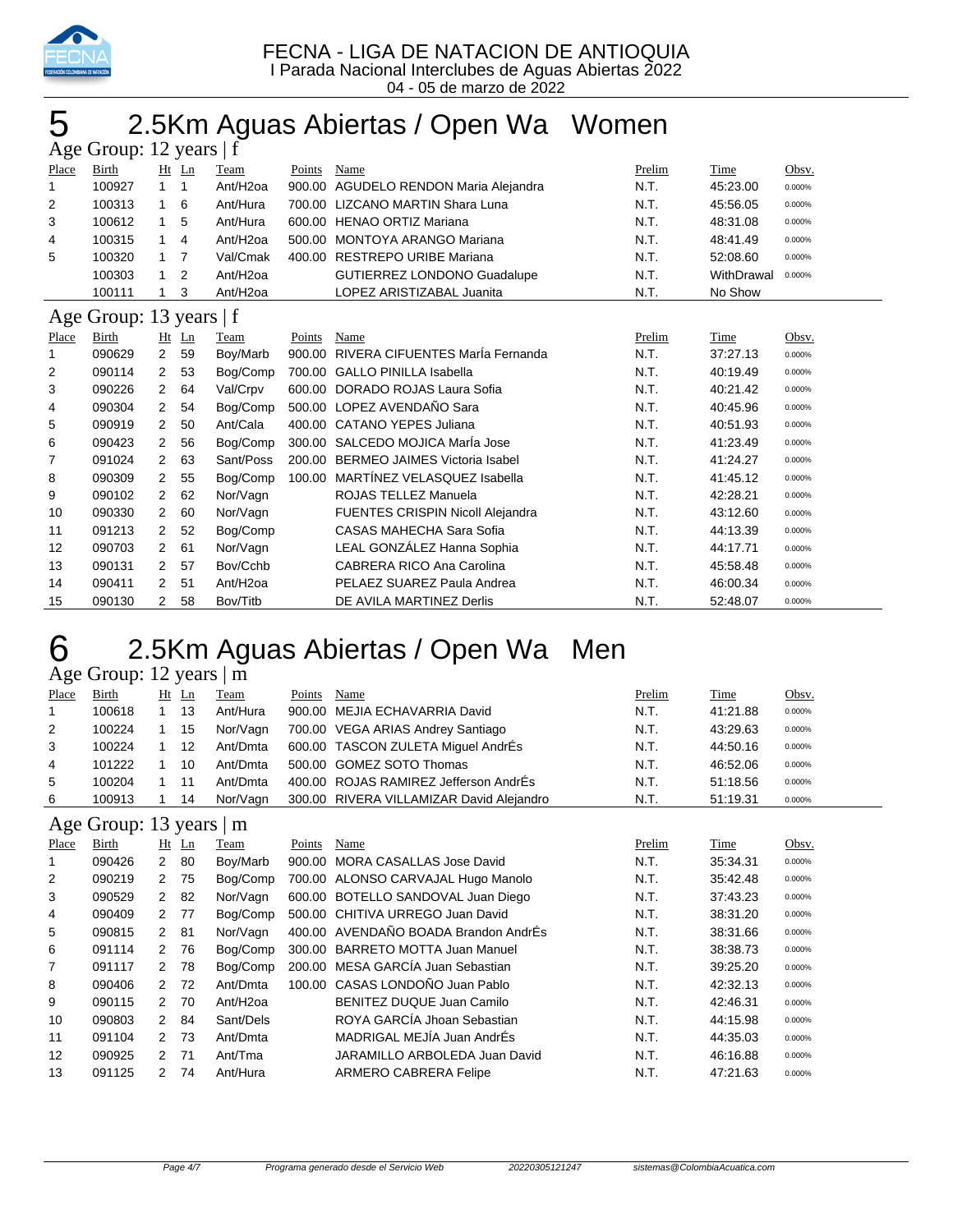

### FECNA - LIGA DE NATACION DE ANTIOQUIA

I Parada Nacional Interclubes de Aguas Abiertas 2022

|    | 04 - 05 de marzo de 2022 |      |      |          |                                                                            |      |                    |  |  |  |  |  |  |
|----|--------------------------|------|------|----------|----------------------------------------------------------------------------|------|--------------------|--|--|--|--|--|--|
|    |                          |      |      |          | Continuing Event: 6 2.5Km Aguas Abiertas / Open Wa Age Group: 13 YEARS   M |      |                    |  |  |  |  |  |  |
| 14 | 090129                   | 2 83 |      | Nor/Vaɑn | RINCONES CORDOBA Alejandro                                                 | N.T. | 48:13.78<br>0.000% |  |  |  |  |  |  |
|    | 090226                   |      | 2 79 | Bov/Cchb | DIAZ SOLANO Denzel David                                                   | N.T. | WithDrawal 0.000%  |  |  |  |  |  |  |

# 10Km Aguas Abiertas / Open Wa Women

Age Group: 14y - 15y | f

| Place        | <b>Birth</b>               | Ht             | Ln             | Team      | Points | Name                                     | Prelim     | Time    | Obsv. |
|--------------|----------------------------|----------------|----------------|-----------|--------|------------------------------------------|------------|---------|-------|
|              | 070720                     | 1.             | 3              | Val/Cmak  |        | ANGULO MOSQUERA Isabel Cristina          | N.T.       | No Show |       |
|              | 071211                     | 1              | 2              | Val/Crpv  |        | CASTRO TOLEDO María Paula                | 2:35:01.11 | No Show |       |
|              | 071013                     |                |                | Sant/Unio |        | <b>GOMEZ RODRIGUEZ Cristal Margarita</b> | 2:31:25.00 | No Show |       |
|              | Age Group: 16y - 17y   f   |                |                |           |        |                                          |            |         |       |
| <b>Place</b> | Birth                      |                | $Ht$ Ln        | Team      | Points | <b>Name</b>                              | Prelim     | Time    | Obsv. |
|              | 061212                     | $\overline{2}$ | 9              | Val/Dlfv  |        | CARDONA MARTÍNEZ Nicolle Tatiana         | N.T.       | No Show |       |
|              | 060831                     | 2              | $\overline{7}$ | Ris/Cmfr  |        | CHAMORRO GONZÁLEZ Sofia Valeria          | N.T.       | No Show |       |
|              | 050608                     | 2              | 8              | Ris/Flam  |        | GUTIERREZ RAMIREZ MarÍa Antonia          | 2:32:35.46 | No Show |       |
|              | 060114                     | 2              | 6              | Nor/Alop  |        | LAZARO CACERES Sandra Viviana            | 2:36:53.00 | No Show |       |
|              | 050114                     | 2              | 5              | Cal/Acaf  |        | <b>OSPINA BETANCUR Sofia</b>             | 2:26:00.48 | No Show |       |
|              | Age Group: 18y - 19y   f   |                |                |           |        |                                          |            |         |       |
| Place        | <b>Birth</b>               |                | $Ht$ Ln        | Team      | Points | Name                                     | Prelim     | Time    | Obsv. |
|              | 031105                     | 3              | 11             | Ant/Nmaa  |        | CASTAÑO RAMIREZ Manuela                  | N.T.       | No Show |       |
|              | 040425                     | 3              | 15             | Nor/Vagn  |        | DOMINGUEZ DELGADO Mariangel              | 2:43:26.93 | No Show |       |
|              | 041015                     | 3              | 12             | Bog/End   |        | GOMEZ GARCÍA Angie Lorena                | 2:18:35.25 | No Show |       |
|              | 041118                     | 3              | 10             | Ant/Ctra  |        | HINCAPIF RAMIRFZ MarÍa Jose              | 2:31:30.00 | No Show |       |
|              | 030910                     | 3              | 13             | Cal/Acaf  |        | LIBREROS BOLIVAR Mariana                 | 2:13:00.00 | No Show |       |
|              | 030430                     | 3              | 14             | Val/Astr  |        | POSSO ALMARIO Maria Paula                | 2:23:01.00 | No Show |       |
|              | Age Group: $20y - 24y$   f |                |                |           |        |                                          |            |         |       |
| Place        | <b>Birth</b>               |                | Ht Ln          | Team      | Points | Name                                     | Prelim     | Time    | Obsv. |
|              | 020320                     | 4              | 17             | Nor/Vagn  |        | MACH GIL Fabiana Andreina                | 2:33:22.00 | No Show |       |
|              | 020703                     | 4              | 16             | Cal/Acaf  |        | SANCHEZ GRAJALES Natalia                 | 2:25:12.43 | No Show |       |

# 8 10Km Aguas Abiertas / Open Wa Men

|       | Age Group: $14y - 15y$<br>m   |                |         |           |        |                                          |            |             |       |  |  |  |  |  |
|-------|-------------------------------|----------------|---------|-----------|--------|------------------------------------------|------------|-------------|-------|--|--|--|--|--|
| Place | Birth                         |                | $Ht$ Ln | Team      | Points | Name                                     | Prelim     | <b>Time</b> | Obsv. |  |  |  |  |  |
|       | 071013                        |                | 23      | Val/Cmak  |        | ARCILA GONZÁLEZ Juan Manuel              | N.T.       | No Show     |       |  |  |  |  |  |
|       | 071205                        |                | 22      | Sant/Gato |        | <b>BALLEN CASAS Samuel</b>               | N.T.       | No Show     |       |  |  |  |  |  |
|       | 070309                        |                | 20      | Bog/Comp  |        | <b>GRACIA AGUDELO Juan Pablo</b>         | N.T.       | No Show     |       |  |  |  |  |  |
|       | 070125                        |                | 21      | Ris/Flam  |        | <b>GRACIANO BARRAGAN Pedro Alejandro</b> | N.T.       | No Show     |       |  |  |  |  |  |
|       | Age Group: $16y - 17y \mid m$ |                |         |           |        |                                          |            |             |       |  |  |  |  |  |
| Place | Birth                         |                | $Ht$ Ln | Team      | Points | Name                                     | Prelim     | Time        | Obsv. |  |  |  |  |  |
|       | 060322                        | 2              | 24      | Ant/Cadm  |        | BORJA MEDINA Juan Esteban                | N.T.       | No Show     |       |  |  |  |  |  |
|       | 050221                        | $\overline{2}$ | 29      | Val/Crpv  |        | CASTRO TOLEDO Juan Jose                  | 1:59:58.31 | No Show     |       |  |  |  |  |  |
|       | 060504                        |                | 2 28    | Sant/Unio |        | <b>GOMEZ RODRIGUEZ NicolAs Alfonso</b>   | N.T.       | No Show     |       |  |  |  |  |  |
|       | 060331                        | 2              | 26      | Bog/Nrvb  |        | MEJÍA TARQUINO NicolAs                   | N.T.       | No Show     |       |  |  |  |  |  |
|       | 061121                        | $\mathcal{P}$  | 30      | Val/Crpv  |        | PAZ GUTIERREZ Joseph                     | 2:03:06.73 | No Show     |       |  |  |  |  |  |
|       | 060612                        | $\mathcal{P}$  | 27      | Ris/Flam  |        | ROSERO AREVALO Simon                     | 2:14:37.00 | No Show     |       |  |  |  |  |  |
|       | 050217                        | 2              | 25      | Ant/Cadm  |        | <b>VALENCIA SANTA Tomas</b>              | N.T.       | No Show     |       |  |  |  |  |  |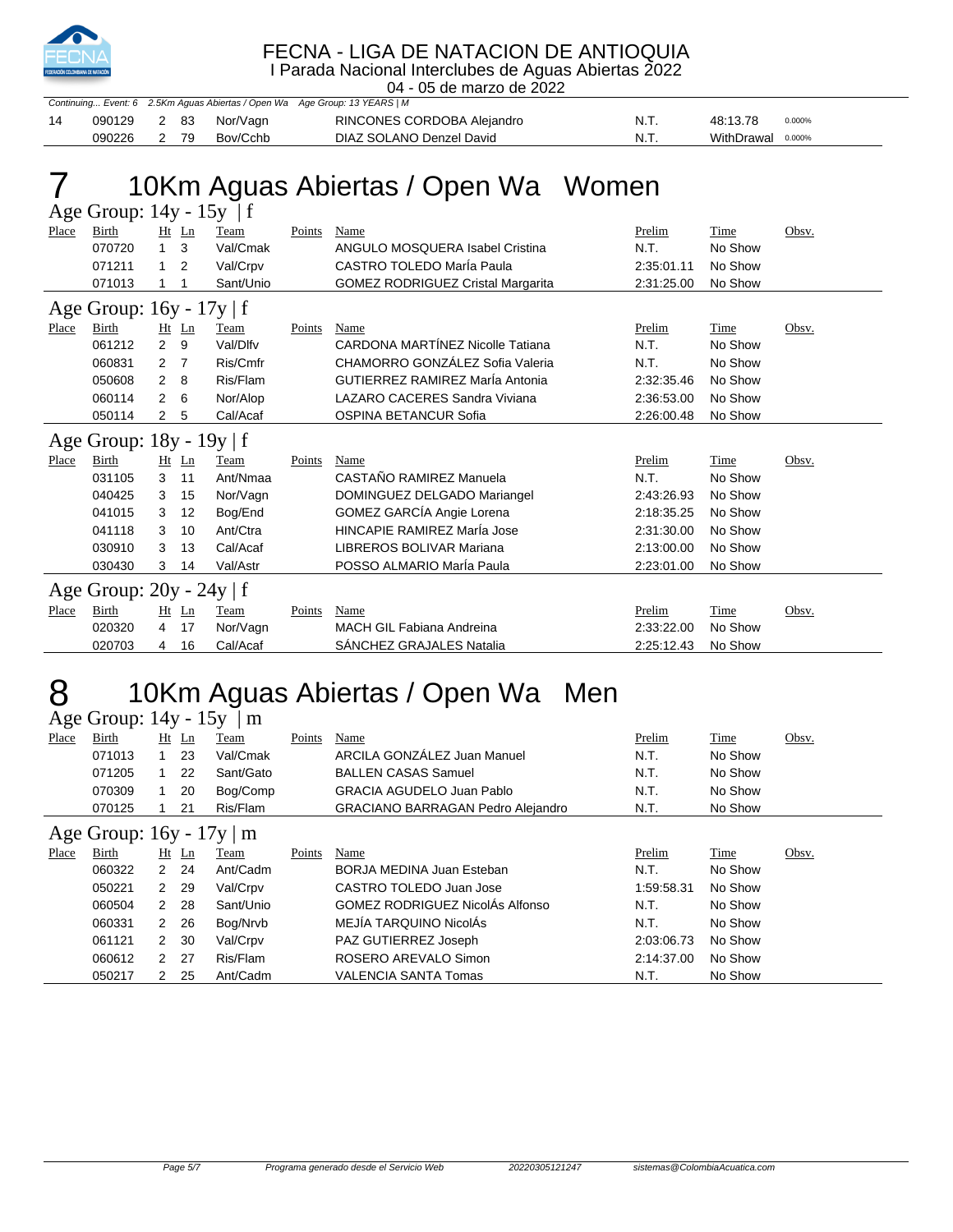

04 - 05 de marzo de 2022

# 8 10Km Aguas Abiertas / Open Wa Men

| Age Group: $18y - 19y \mid m$ |                               |                |         |           |        |                                         |            |         |       |  |  |  |  |
|-------------------------------|-------------------------------|----------------|---------|-----------|--------|-----------------------------------------|------------|---------|-------|--|--|--|--|
| Place                         | Birth                         |                | $Ht$ Ln | Team      | Points | Name                                    | Prelim     | Time    | Obsv. |  |  |  |  |
|                               | 040420                        | 3              | 36      | Nor/Vagn  |        | AREVALO PINTO Fredy Alejandro           | 1:57:53.57 | No Show |       |  |  |  |  |
|                               | 040416                        | 3              | 37      | Nor/Vagn  |        | ARIAS LARGO Angel Joseph                | 2:09:02.42 | No Show |       |  |  |  |  |
|                               | 040104                        | 3              | 35      | Bov/Titb  |        | ARISTIZABAL GARCIA Fabio Humberto       | N.T.       | No Show |       |  |  |  |  |
|                               | 030518                        | 3              | 33      | Bog/Arr   |        | COLLAZOS SÁNCHEZ Juan Pablo             | N.T.       | No Show |       |  |  |  |  |
|                               | 030724                        | 3              | 38      | Ris/Flam  |        | FORERO BONILLA Jacobo                   | 2:12:47.00 | No Show |       |  |  |  |  |
|                               | 030821                        | 3              | 32      | Ant/Nmaa  |        | GIRALDO GOMEZ Santiago                  | N.T.       | No Show |       |  |  |  |  |
|                               | 041211                        | 3              | 39      | Ris/Flam  |        | <b>GOMEZ JARAMILLO Sebastian</b>        | N.T.       | No Show |       |  |  |  |  |
|                               | 040626                        | 3              | 34      | Bog/End   |        | OROZCO DIAZ AndrÉs Felipe               | N.T.       | No Show |       |  |  |  |  |
|                               | 031109                        | 3              | 40      | Ris/Flam  |        | PLATA PULGARIN Antuan                   | N.T.       | No Show |       |  |  |  |  |
|                               | 040315                        | 3              | 31      | Ant/Hura  |        | <b>ROJAS CALDERON Jairo Roberto</b>     | 2:31:39.00 | No Show |       |  |  |  |  |
|                               | 041028                        | 3              | 41      | Sant/Unio |        | <b>VANEGAS RODRIGUEZ Juan Sebastian</b> | N.T.       | No Show |       |  |  |  |  |
|                               | Age Group: $20y - 24y \mid m$ |                |         |           |        |                                         |            |         |       |  |  |  |  |
| Place                         | Birth                         |                | $Ht$ Ln | Team      | Points | Name                                    | Prelim     | Time    | Obsv. |  |  |  |  |
|                               | 981016                        | 4              | 48      | Val/Accv  |        | <b>BOLANOS ZULOAGA Luis Fernando</b>    | 2:01:41.00 | No Show |       |  |  |  |  |
|                               | 011125                        | $\overline{4}$ | 43      | Bov/Titb  |        | <b>BUITRAGO GARRIDO Julio Andres</b>    | N.T.       | No Show |       |  |  |  |  |
|                               | 980628                        | 4              | 46      | Nor/Vagn  |        | CARRILLO ROZO David                     | 2:01:42.00 | No Show |       |  |  |  |  |
|                               | 020205                        | $\overline{4}$ | 44      | Bov/Titb  |        | DE AVILA MARTÍNEZ Diego AndrÉs          | N.T.       | No Show |       |  |  |  |  |
|                               | 000710                        | $\overline{4}$ | 42      | Ant/Hura  |        | <b>GIGANTE LENIS Angelo</b>             | N.T.       | No Show |       |  |  |  |  |
|                               | 010921                        | 4              | 47      | Ris/Tibr  |        | <b>IDARRAGA ARANGO Jonathan</b>         | 2:15:07.00 | No Show |       |  |  |  |  |
|                               | 001205                        | 4              | 49      | Val/Astr  |        | <b>MORALES RESTREPO Juan Manuel</b>     | 2:05:39.16 | No Show |       |  |  |  |  |
|                               | 020118                        | 4              | 45      | Cal/Acaf  |        | RODRIGUEZ CASTAÑEDA Jhonatan David      | 2:03:47.00 | No Show |       |  |  |  |  |

# 2.5Km Aguas Abiertas / Open Wa Women

Age Group: 25y - 34y | f

| Place                        | Birth  |                | $Ht$ Ln                            | Team     | Points | Name                                  | Prelim   | Time    | Obsv. |  |
|------------------------------|--------|----------------|------------------------------------|----------|--------|---------------------------------------|----------|---------|-------|--|
|                              | 901017 | 1              | 50                                 | Ant/Agma |        | ARBELAEZ CORRALES Laura               | N.T.     | No Show |       |  |
|                              | 930428 | 1              | 54                                 | Val/Cmak |        | <b>ARENAS BETANCOURT Andrea</b>       | N.T.     | No Show |       |  |
|                              | 880609 |                | 51                                 | Ant/Agma |        | <b>BONILLA BENITEZ Lina Marcela</b>   | N.T.     | No Show |       |  |
|                              | 910516 |                | 52                                 | Ant/Agma |        | CHICA CANO MarÍa Angelica             | N.T.     | No Show |       |  |
|                              | 901001 |                | 53                                 | Nor/Vagn |        | TROMPETERO GONZÁLEZ Adriana           | N.T.     | No Show |       |  |
| Age Group: 35y - 44y   f     |        |                |                                    |          |        |                                       |          |         |       |  |
| Place                        | Birth  | Ht             | $\mathop{\underline{\mathsf{Ln}}}$ | Team     | Points | Name                                  | Prelim   | Time    | Obsv. |  |
|                              | 800605 | 2              | 80                                 | Ant/Agma |        | CASTAÑO HERNÁNDEZ Diana Catalina      | N.T.     | No Show |       |  |
|                              | 790330 | $\overline{2}$ | 81                                 | Ant/Agma |        | FERNANDEZ GARCÍA Natalia              | N.T.     | No Show |       |  |
|                              | 870209 | $\overline{2}$ | 82                                 | Ant/Agma |        | <b>MORALES TABARES Paola Andrea</b>   | N.T.     | No Show |       |  |
|                              | 800619 | 2              | 83                                 | Ant/Aqma |        | RIOS OSPINA Joahana                   | 56:54.00 | No Show |       |  |
| Age Group: $45y - 54y$   f   |        |                |                                    |          |        |                                       |          |         |       |  |
| <b>Place</b>                 | Birth  |                | $Ht$ Ln                            | Team     | Points | Name                                  | Prelim   | Time    | Obsv. |  |
|                              | 690926 | 3              | 102                                | Bog/Agrb |        | <b>HERNANDEZ GOMEZ Claudia Isabel</b> | N.T.     | No Show |       |  |
|                              | 770505 | 3              | 101                                | Ant/Cadm |        | PEREZ CARO Sandra                     | N.T.     | No Show |       |  |
|                              | 761129 | 3              | 100                                | Ant/Agma |        | ZAPATA PEMBERTY Diana                 | N.T.     | No Show |       |  |
| Age Group: 55 and over $ f $ |        |                |                                    |          |        |                                       |          |         |       |  |
| Place                        | Birth  | Ht             | Ln                                 | Team     | Points | Name                                  | Prelim   | Time    | Obsv. |  |
|                              | 560424 | 4              | 120                                | Ant/Agma |        | <b>ARANGO URIBE Silvia Eugenia</b>    | N.T.     | No Show |       |  |